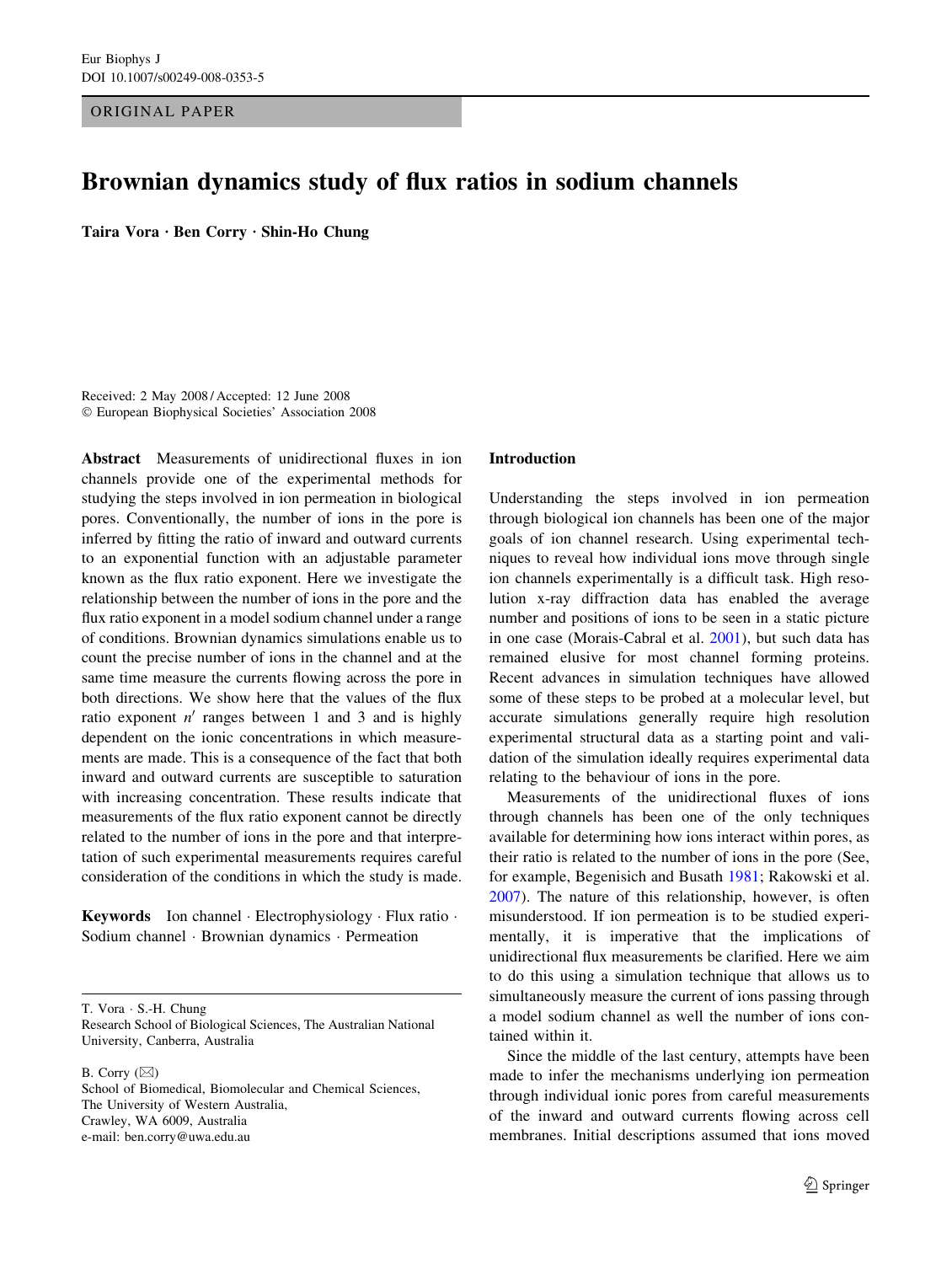through these pores independently, not interacting with other ions along the way (Ussing [1949\)](#page-7-0). Under these conditions the ratio between efflux  $(I_{out})$  and influx  $(I_{in})$ across the membrane is given by the expression (Ussing [1949\)](#page-7-0),

$$
\frac{I_{\text{out}}}{I_{\text{in}}} = \frac{[\text{S}]_i}{[\text{S}]_0} \exp(V_{\text{m}} F / RT)
$$
\n(1)

where  $[S]_i$  and  $[S]_0$  are the internal and external ion activities of ion type S and  $V_m$  is the membrane potential. The terms  $R$ ,  $T$  and  $F$  have their usual thermodynamic meanings.

It soon became apparent, however, that the notion of independence did not hold for most pores. The ratio of inward and outward potassium currents through giant squid axon, for example, were shown to deviate from that expected for independent ion movement. This ratio changed 2400-fold as the electrochemical potential  $V_m - V_K$  $(V_K$  is potassium equilibrium potential) was altered between  $-50$  and  $+30$  mV (Hodgkin and Keynes [1955](#page-6-0)). Hodgkin and Keynes [\(1955](#page-6-0)) suggested that in long pores, where more than one ion was present, ions could interact with one another and thus the potassium movements were not independent. This is most easily visualised using single file models of pores in which ions move between sites in which they linger (usually termed 'binding sites') in a correlated fashion such that an ion must leave one site in order for another ion to replace it. Such coupled transport is now believed to be a common mechanism of ion permeation in potassium channels and many other pores, and has been described in detail by a number of kinetic models that simulate the sequential hopping of ions between sites (Heckmann [1965a](#page-6-0), [b,](#page-6-0) [1968](#page-6-0), [1972](#page-6-0); Hille and Schwarz [1978\)](#page-6-0). This knock-on movement of ions is also apparent in physical models of conduction in potassium channels (Chung et al. [2002;](#page-6-0) Berneche and Roux [2001\)](#page-6-0).

Hodgkin and Keynes [\(1955](#page-6-0)) showed that their data would fit the above equation for the rates of efflux to influx only if it were raised to a power  $n'$ , called the flux ratio exponent,

$$
\frac{I_{\text{out}}}{I_{\text{in}}} = \exp(n'[V_{\text{m}} - V_{\text{S}}]F/RT) \tag{2}
$$

Measured values of  $n'$  for the potassium channels range between 1.5 and 3.3 depending on the membrane potential and internal potassium concentrations (Begenisich and DeWeer [1980\)](#page-6-0).

Since then, the presence of a flux ratio exponent,  $n' > 1$ is taken as a signature of a multi-ion pore. The value of the flux ratio is related to the number of binding sites, or perhaps more accurately, the number of ions in the pore. Measurements for potassium channels, therefore indicate that there may be as many as three binding sites in the channel, an interpretation that has been validated by X-ray crystal structures indicating the presence of up to three ions in the channel at one time (Doyle et al. [1998](#page-6-0); Zhou et al. [2001](#page-7-0)).

A difficulty in the interpretation of  $n'$ , however, is that its value can vary depending on the conditions in which it is measured. Using the rate models of single file diffusion it can be shown that the value of the flux ratio exponent of the pore can vary from anywhere between 1 and the number of binding sites, n (Heckmann [1972](#page-6-0); Hille and Schwarz [1978\)](#page-6-0). A given measurement of the flux ratio exponent cannot, therefore, be directly related to the number of binding sites or ions involved in permeation, but rather it can only yield a minimum value for the conditions studied. Despite this, it is not uncommon to see measurements of a flux ratio exponent of one taken to imply a single ion pore (Begenisich and Busath [1981](#page-6-0); Rakowski et al. [2002,](#page-6-0) [2007\)](#page-6-0).

It is worth adding a clarifying comment about the nature of knock-on ion diffusion in single file pores. The classic picture envisioned by Hodgkin and Keynes ([1955\)](#page-6-0) involved all binding sites in the pore being permanently occupied, a situation that leads to a high flux ratio exponent  $n' = n + 1$ . Heckmann ([1972\)](#page-6-0), in contrast pictured the situation in which a binding site must become empty before an ion can move into it, which in general will yield lower values of  $n'$ . The determination of crystal structures and physical models of ion conduction suggests that both these pictures capture some element of reality. The selectivity filter of KcsA, for example, contains four binding sites, yet is expected to contain only two ions even at high concentrations (Doyle et al. [1998;](#page-6-0) Zhou et al. [2001\)](#page-7-0). But, the long range ion-ion repulsion that prevents ions from packing in more densely to the pore can also mediate knock-on conduction across empty sites and yield a similar knock-on phenomenon that includes the motion of vacancies. Vacancy inclusive knock-on conduction yields a range of possible flux ratio exponents as for Heckmann's models.

The interpretation of the flux ratio exponent is particularly interesting in the case of sodium channels. Begenisich and Busath calculated the flux ratio exponent for transport through sodium channels in giant squid axon at a number of internal sodium concentrations and membrane potentials and found it to be  $n' \sim 1$  (Begenisich and Busath [1981](#page-6-0)). They suspected from earlier measurements (Begenisich and Cahalan [1980](#page-6-0)) that sodium channels act like multi-ion pores but thought that the low value of the flux ratio exponent might mean that although there could be two binding sites in the channel that they are rarely filled simultaneously. More recent measurements of  $Na<sup>+</sup>$  flux have also found  $n' \sim 1$  and implied this to mean single ion occupancy (Rakowski et al. [2002](#page-6-0)).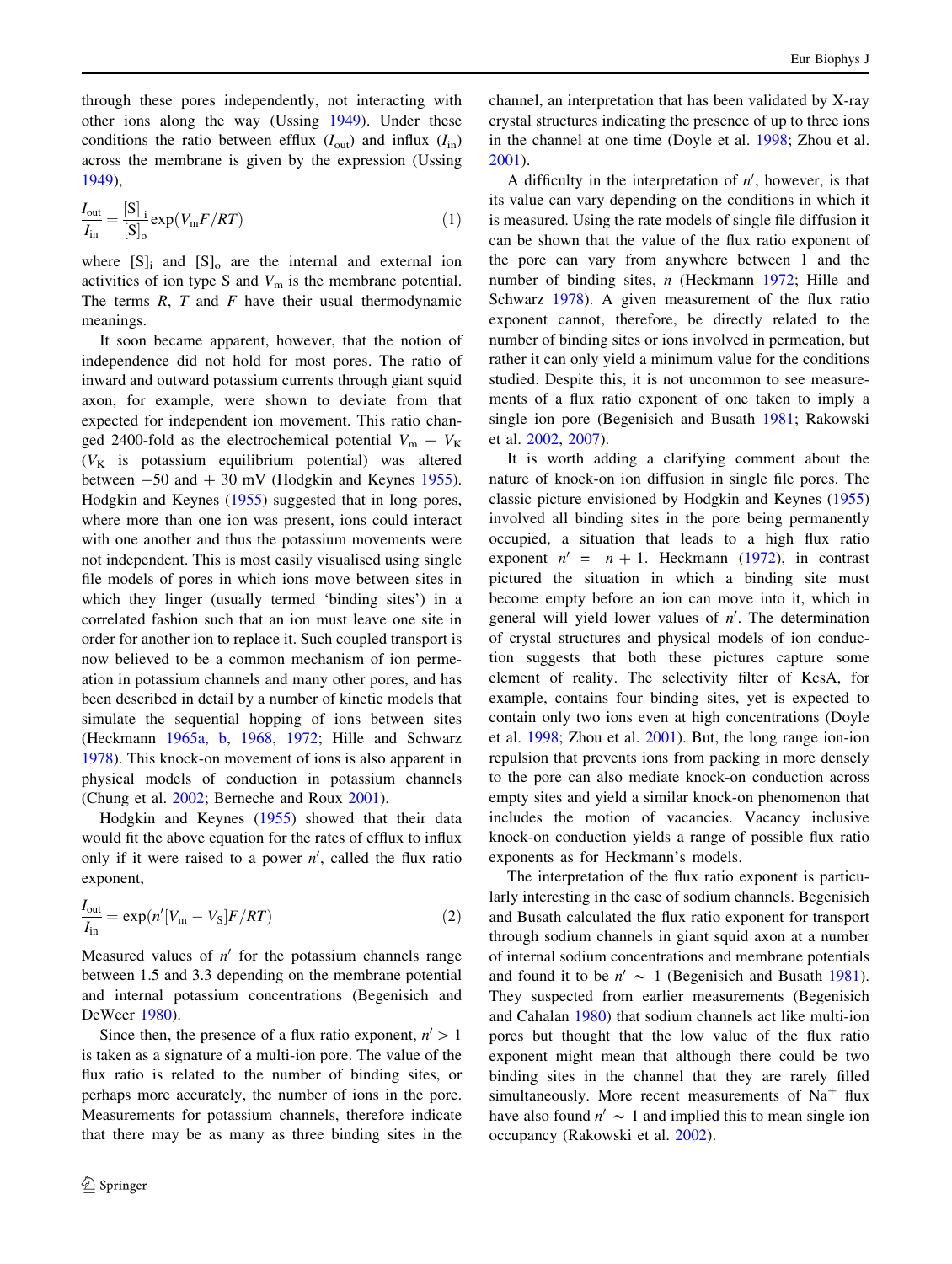This result is intriguing as it appears incompatible with sodium channels utilising multi-ion permeation taking place via a knock-on mechanism as believed to occur in potassium channels. There are, however, reasons for believing that sodium channels will hold multiple ions as discussed previously (Vora et al. [2005](#page-7-0)). Firstly, there are a large number of negatively charged residues believed to surround the selectivity filter (with a net charge of  $-5$  if all fully charged) that are likely to attract multiple ions into the pore. It is difficult to imagine a situation in which they are either protonated or orientated in such a way that could also explain the effect of mutations on these residues if they were not imparting large electrostatic forces on permeant ions (Heinemann et al. [1992;](#page-6-0) Schlief et al. [1996](#page-6-0); Sun et al. [1997\)](#page-6-0). Secondly, the fact that the channel is known to strongly bind divalent  $Ca^{2+}$  ions (French et al. [1994\)](#page-6-0) also implies that it would have a good chance of binding at least two monovalent ions. Finally, simulations on model sodium channels suggest multiple occupancy (Vora et al. [2005](#page-7-0)).

The apparent paradox between flux ratios suggesting single ion pores and other data implying multiple occupancy needs to be resolved. We make use of Brownian dynamics simulations to better understand the steps involved in permeation and also the relationship between the flux ratio exponent and the number of ions in the channel. This technique allows for the flux passing through the pore as well as the number of ions, their locations and the steps involved in permeation to be directly determined from the same simulation. To this end we use a model of sodium channels that has previously been shown to accurately reproduce the experimental current–voltage curves, current-concentration curves, and block of monovalent ion by divalent ions (Vora et al. [2005\)](#page-7-0). Although we hope that this model is relatively accurate, in the current situation we are most interested in directly comparing how the measurable flux ratio exponent relates to the number of ions residing in the pore during the same simulations. This allows us to examine the general behaviour of the flux ratio exponent in differing conditions, rather than necessarily describing the reality of sodium channel permeation.

## Methods

## Channel model

The sodium channel model used in this work has been described previously (Vora et al. [2005\)](#page-7-0). As pictured in Fig. 1 the shape of the pore is loosely based on the structure of the KcsA potassium channel, with a minimum diameter of 4.4 Å determined from the size of the largest permeant cation (Hille [1971](#page-6-0)). Two rings of charged residues, EEDD and DEKA, are included to represent the residues known to have an important role in ion permeation selectivity. Best agreement with experimental data is obtained assuming that approximately two of these residues are protonated such the outer ring has a net charge of  $-3.8 \times 10^{-19}$  C and the inner ring has a charge of  $-1.0$  $\times$  10<sup>-19</sup> C. For complete details on the construction and testing of this model we refer the reader to Vora et al. [\(2005](#page-7-0)).

#### Brownian dynamics simulations

Brownian dynamics (BD) simulations have been successfully applied to study the motion and current of ions through potassium, calcium, sodium and other channels (Corry et al. [2001;](#page-6-0) Chung et al. [2002;](#page-6-0) Vora et al. [2005\)](#page-7-0) and we refer the reader to these earlier publications for more details. The motion of individual ions is traced explicitly, but the water and protein atoms are treated as continuous dielectric media that exert random and frictional forces on the ions (Li et al. [1998;](#page-6-0) Chung et al. [2002](#page-6-0)). Unlike in molecular dynamics simulations, the protein forming the pore in BD is assumed to be rigid. It has been postulated that fluctuations of the fully or partially charged moieties lining the pore may play a significant role in the mechanism of ion selectivity (Allen et al. [2004](#page-6-0)). We devised the method of incorporating the motion of charged atoms in BD and examined the dynamics of ion permeation across the KcsA potassium channel using the rigid and flexible carbonyl groups lining the selectivity filter. The number of resident ions in the channel and the locations of the binding sites remain unchanged under these two conditions. The movement of the carbonyl group had only a small influence on the computed current (Chung and Corry [2007](#page-6-0)). In addition, as the aim of the present study is to



Fig. 1 Sodium channel model. The sodium channel model is generated by rotating each curve by 180°. The points marked by open and closed circles around the selectivity filter represent the position of the two rings of EEDD and DEKA residues respectively. The squares correspond to the negative dipoles (each with charge  $-0.6 \times 10^{-19}$  C) at the end of the protein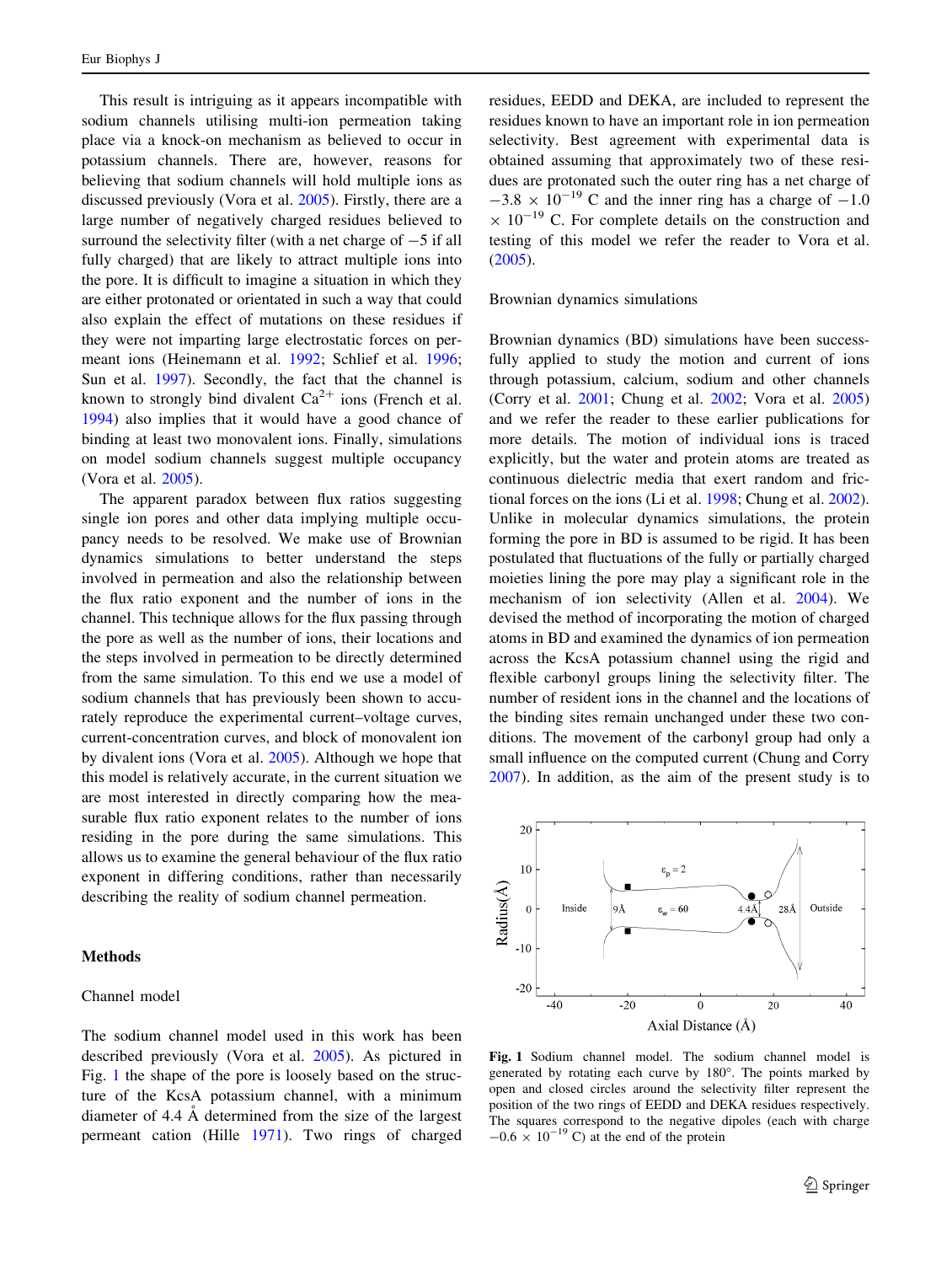<span id="page-3-0"></span>calculate unidirectional fluxes in a model in which we can simultaneously count ions in the pore rather than attempting to present a detailed model of sodium channels, we use a rigid protein here.

A number of  $Na<sup>+</sup>$  and  $Cl<sup>-</sup>$  ions are placed in cylindrical reservoirs of radius  $30 \text{ Å}$  at each end of the channel that mimic the intra- and extra-cellular solution, and the height of the cylinder is adjusted to bring the solution to the desired concentration. A more detailed explanation of the reservoirs and a comparison with other methods of maintaining ion concentrations has been published previously (Corry et al. [2002\)](#page-6-0). The motion of these ions under the influence of electric and random forces is then traced using the Langevin equation. The total force acting on each and every ion in the assembly is calculated and then new positions are determined for the ions a short time later. Electrostatic forces are calculated by assigning dielectric constants of 2 to the protein and 60 to the water in the channel and solving Poisson's equation using an iterative method (Hoyles et al. [1998](#page-6-0)). The current passing in each direction is determined directly from the number of ions passing through the channel.

# Calculation of the flux ratio exponent

The flux ratio exponent can be calculated from the expression

$$
n' = \frac{RT}{(V_m - V_{\text{Na}})F} \ln \frac{I_{\text{out}}}{I_{\text{in}}} \tag{3}
$$

where  $V_{\text{Na}}$  is Nernst potential for sodium given by,

$$
V_{\text{Na}} = \frac{RT}{F} \ln \frac{[\text{Na}]_{\text{o}}}{[\text{Na}]_{\text{i}}} \tag{4}
$$

Here  $[Na]_0$  and  $[Na]_i$  are the external and internal activities for sodium, respectively. If we calculate the flux ratio exponent for sodium channels at a membrane potential of  $V_{\rm m} = 0$ , and substitute the value of  $V_{\rm Na}$  from Eq. 4 into Eq. 3 we obtain the simpler situation,

$$
n' = \frac{\ln\left(\frac{I_{\text{in}}}{I_{\text{out}}}\right)}{\ln\left(\frac{[\text{Na}]}{[\text{Na}]_i}\right)}\tag{5}
$$

To examine how the flux ratio exponent depends on the concentration of ions, we calculated its value for a number of different internal and external concentrations. It is of interest to examine whether  $n'$  is dependent on the magnitude of the ion concentrations or just their ratio. To this end, we altered the concentration on either side of the pore, while maintaining the same ratio  $[Na]_0/[Na]_i$  and calculated the value of the flux ratio.

We performed BD simulations with three different concentration ratios; these were  $[Na]_0/[Na]_i = 1.25, 2.49$  and 3.36. This ratio was calculated by dividing the external and internal reservoirs into 8 separate bins, and calculating the average concentration. The Nernst potential for each of the concentration ratios was  $V_{\text{Na}} = 5.7, 23.4$  and 31.0 mV, respectively. All simulations for the sodium channel model were performed at  $V_m = 0$  mV apart from an initial simulation at  $-70$  mV used as a control run to ascertain the location of the ions within the channel.

Once the simulations were performed at  $V_m = 0$  mV, the inward and outward currents,  $I_{in}$  and  $I_{out}$  are calculated by counting the ions that cross the channel in each direction. All error bars we calculated by propagating the error in the current in each situation through the calculation of the flux ratio on  $n'$  and have length of twice the standard error.

# Results

Before calculating flux ratio exponents, it is worth examining the dynamics of ions under symmetric concentrations and a membrane potential to see the steps involved in ion permeation. In Fig. [2b](#page-4-0) we plot a histogram indicating where ions dwell within the pore under an applied potential of  $-70$  mV driving Na<sup>+</sup> into the cell. It is apparent that multiple ions occupy the charged narrow region of the pore. There are on average around 2.2 ions in this region. The steps involved in ion conduction are shown in Fig. [2](#page-4-0)a. Two ions are always found within the channel due to the electrostatic attraction of the charged residues. The entrance of a third ion is required to dislodge one of the ions, sending it across the centre of the channel in a knockon mechanism. The rate of entrance of the third ion is likely to be concentration dependent, however, the rate of channel crossing by the left hand ion once the third ion enters on the right is not. This means that as the concentration of ions is increased, the current eventually saturates, as shown under symmetrical concentrations in Fig. [2](#page-4-0)c. The second step in conduction  $(t_2)$  therefore becomes the rate limiting step. In this channel model, conduction is clearly a multi-ion process. In Fig. [2](#page-4-0)c, the experimental measurements (filled circles) obtained by Schild et al. ([1991\)](#page-6-0) are superimposed on the simulated data (open circles).

Next we calculated the inward to outward flux ratio in BD simulations with no applied potential. To do this we varied the internal and external activities, while maintaining the ratio  $[Na]_0/[Na]_i$  constant. This was done for three different activity ratios as plotted in Fig. [3](#page-5-0).

If we were to assume that the value of  $n'$  is unchanged by sodium concentration, then we would expect to obtain a single  $I_{in}/I_{out}$  value in each of the three plots within Fig. [3.](#page-5-0) Furthermore, in a single ion channel, or in a situation where  $n'$  had a constant value of 1, using constant internal to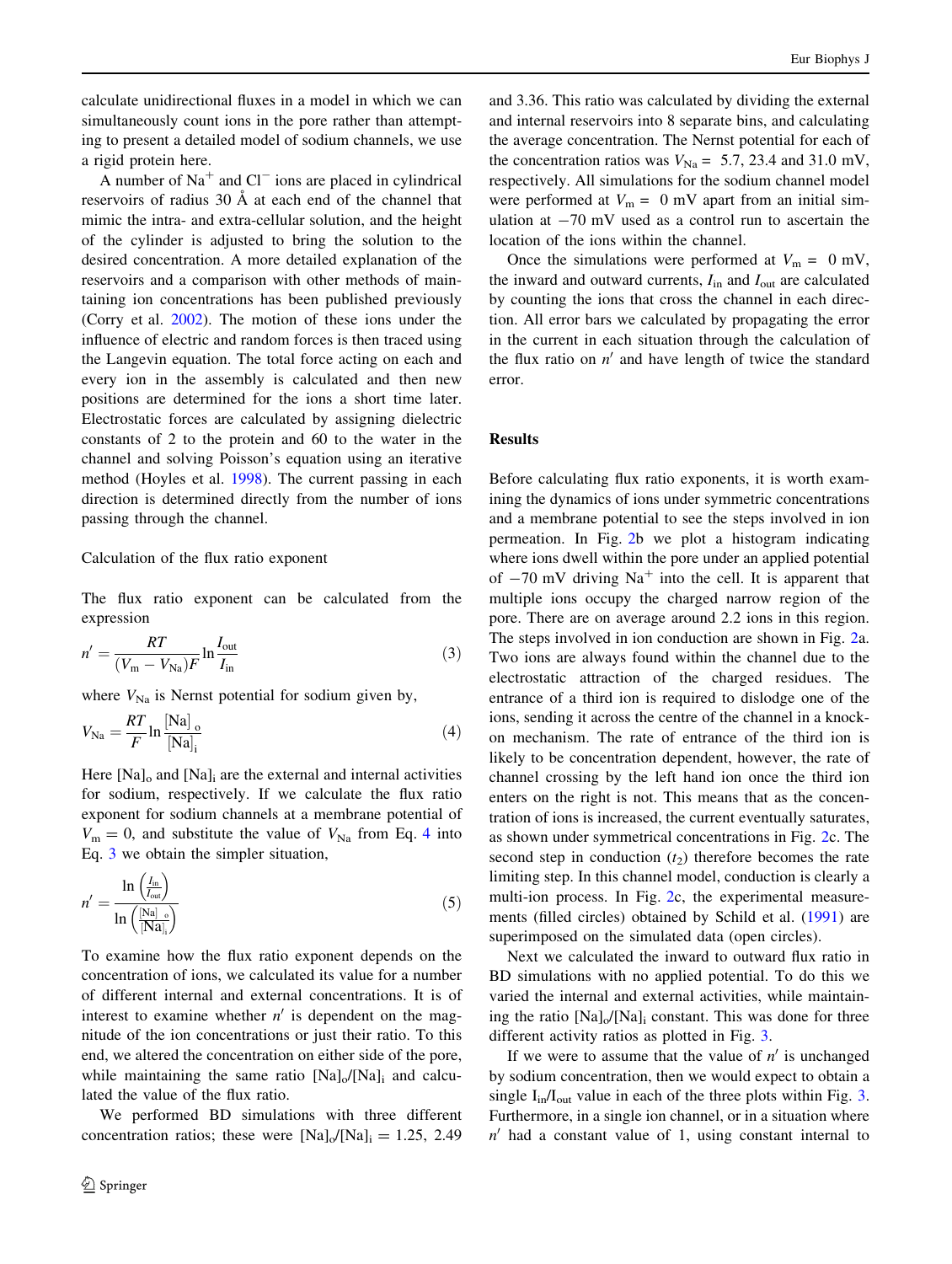<span id="page-4-0"></span>

Fig. 2 Dynamics of ion permeation across the sodium channel under symmetric 200 mM NaCl and an applied potential of  $-70$  mV. a The steps involved in multi-ion permeation across the pore is schematically illustrated. The time it takes for a conduction event to occur is composed of two parts: the time it takes for an ion to enter the pore,  $t<sub>1</sub>$ , which is partly dependent on ionic concentrations, and the time it takes an ion bound to the internal binding site to exit the pore,  $t_2$ , which is independent of ionic concentrations. **b** Histogram showing the locations where ions preferentially dwell inside the pore. c The current-concentration curves obtained from BD simulations (open circles) and experimental measurements (filled circles) show that the currents increases rapidly with increasing ionic concentrations and then saturate. The experimental measurements are obtained by Schild et al. ([1991\)](#page-6-0)

external activity ratios, we would expect to see a constant flux ratio of 1.25, 2.5 and 3.36 for each of the three plots, respectively (Eq. [5](#page-3-0)). Clearly neither of these situations hold. As suggested in the rate models of unidirectional fluxes, the flux ratio in multi ion channels will vary with the ion concentration.

It can be clearly seen why the flux ratio exponent has such an enormous dependence on the surrounding ion concentrations by reconsidering Fig. 2c. Just as the net current passing through the channel saturates at large concentrations, the same can be expected of the unidirectional fluxes. Although the same activity ratio is used within each of the plots in Fig. [3,](#page-5-0) at the right hand end the outside concentration is above the value at which the ion current saturates, while the inside concentration is below this. Thus we can expect the ratio of inward to outward currents to drop.

Although the error bars are much larger, the trend of decreasing  $n'$  value with increasing concentration is also observed in a plot of the flux ratio exponent shown in Fig. [4](#page-5-0). It is difficult to reduce the error bars in these plots due to the logarithmic function involved in calculating  $n'$ . However, the key result is clear, the value of the flux ratio exponent can be expected to change with ion concentration.

We also note that the number of ions inside the channel does not change significantly with changing concentration. With a fixed internal concentration of 77 mM the number of ions in the pore is 2.56 when the external concentration is 254 mM and 2.30 when it is 98 mM. The location of the ions is almost identical to that seen in Fig. 2a with only a marginally higher concentration in the external vestibule at high external concentration than at a low concentration. This suggests that the mechanism for permeation in the sodium channel remains unchanged despite varying the external concentration: the channel holds two ions in the selectivity filter and outer vestibule and a third ion is required to enter for conduction to take place. Despite this, the value of the flux ratio exponent is significantly different,  $n' = 1.44$  at the higher external concentration and  $n' = 2.61$  at the lower one. Clearly, the value of the flux ratio exponent cannot be directly related to the number of ions in the pore unless the conditions in which the measurement are made are taken into account.

Can the fact that the current saturates with increasing concentration be built in to the formulation of the flux ratio exponent? Heckmann ([1972\)](#page-6-0) as well as Hille and Schwarz [\(1978](#page-6-0)) explain that  $n' = n$  only under very specific conditions. This happens only when the rate at which ions jump between binding sites within the pore is greater than the rate at which they enter the pore, which is again much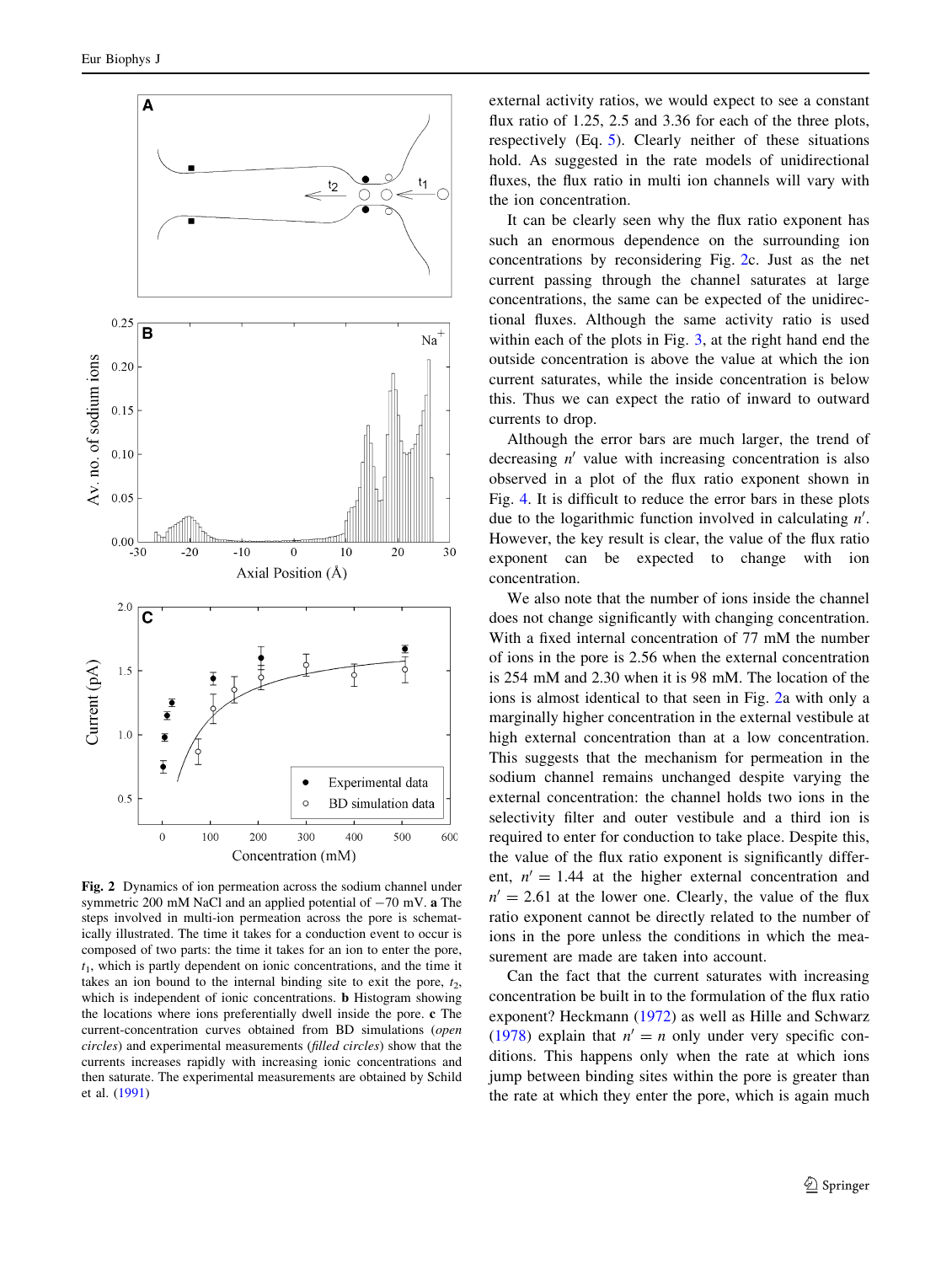<span id="page-5-0"></span>

Fig. 3 The ratios of the inward and outward currents. The measured ratios are plotted against the external concentration for four different concentration ratios  $[Na]_o/[Na]_i$ : 1.25 (a), 2.5 (b) and 3.36 (c)

greater than the rate at which they leave the pore. This represents the situation of low outside concentrations, when there are few ions around the entrance of the channel limiting the entry rate.

Having examined the value of the flux ratio exponent in this channel model, it is interesting to see how these results



Fig. 4 Flux ratio exponents calculated from the data shown in Fig. 3, using Eq.  $(5)$  $(5)$ 

compare with experimental measurements made in squid giant axon. In the studies of Begenisich and Busath ([1981\)](#page-6-0) external sodium concentrations of 440 mM and internal concentrations of 50–200 mM were used. More recently, similar measurements used a concentration of 425 mM (Rakowski et al. [2002](#page-6-0)). Both experiments found a flux ratio exponent close to unity. An inspection of the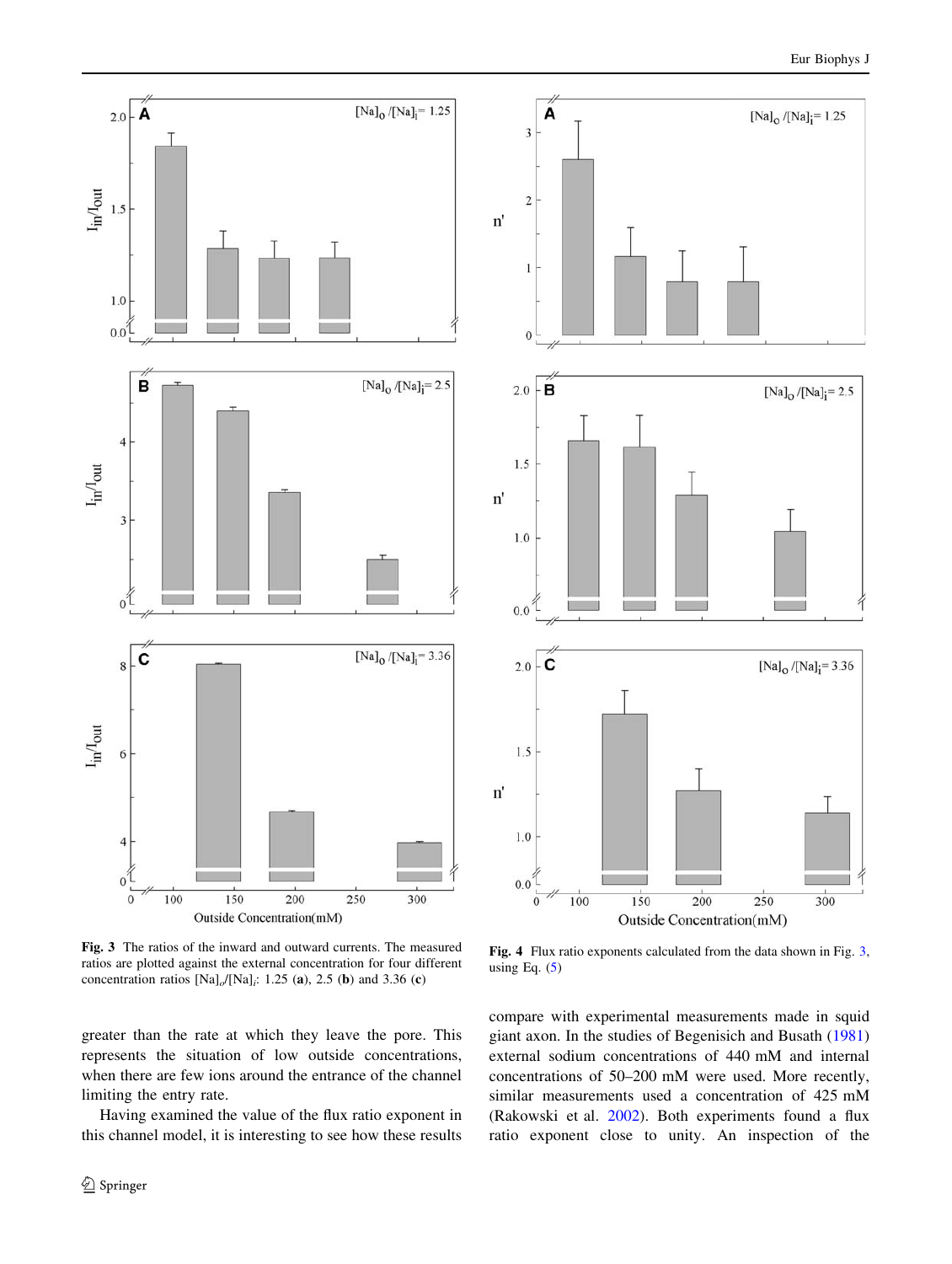<span id="page-6-0"></span>current-concentration curve either from our simulation (Fig. [2](#page-4-0)c) or from experimental measurements (French et al. 1994; Worely III et al. [1992;](#page-7-0) Schild and Moczydlowski 1994), however, indicates that at these concentrations, the inward current passing through the channel is likely to have saturated. Although these measurements were made under an applied potential, a comparison with our results suggest that it is entirely possible that at these concentrations, a low value of the flux ratio exponent is likely regardless of how many ions are involved in the permeation process. This result serves as a reminder that a measured flux ratio exponent of 1 does not necessarily imply a single ion conduction mechanism. It is also notable that the larger concentration for half saturation of typical potassium channels, as well as lower ion concentration used in the the classic measurements of flux ratios in potassium channels carried out by Hodgkin and Keynes (1955) and Begenisich and De Weer (1980) in combination with a higher binding affinity in potassium channels may have assisted in the experimental conditions yielding higher values of the flux ratio exponent.

## Concluding remarks

Brownian dynamics simulations can explicitly model the motion of individual ions at the same time as predicting channel currents and is therefore an excellent tool to ascertain the relationships between the flux ratio, number of ions in the channel and experimental conditions. It is clear that the flux ratio exponent is highly dependent on the concentrations under which it is calculated. Caution must be applied, therefore, when interpreting values of the flux ratio exponent determined under high internal or external concentrations as one or more unidirectional fluxes may have saturated.

Acknowledgments This work is supported by funding from the National Health and Medical Research Council of Australia, the Australian Research Council and an award under the Merit Allocation Scheme on the National Facility of the Australian Partnership for Advanced Computing.

## References

- Allen TW, Andersen OS, Roux B (2004) On the importance of atomic fluctuations, protein flexibility, and solvent in ion permeation. J Gen Physiol 124:679–690
- Begenisich T, Cahalan MD (1980) Sodium channel permeation in squid axons II: non-independence and current voltage relations. J Physiol 307:243–257
- Begenisich T, DeWeer P (1980) Potassium flux ratio in voltage clamped squid giant axons. J Gen Physiol 76:83–98
- Begenisich T, Busath D (1981) Sodium flux ratio in voltage clamped squid giant axons. J Gen Physiol 77:489–502
- Berneche S, Roux B (2001) Energetics of ion conduction through the K+ channel. Nature 414:73–77
- Chung SH, Corry B (2007) Conduction properties of KcsA measured using Brownian dynamics with flexible carbonyl groups in the selectivity filter. Biophys J 93:44–53
- Chung SH, Allen TW, Kuyucak S (2002) Conducting-state properties of the KcsA potassium channel from molecular and Brownian dynamics simulations. Biophys J 82:628–645
- Corry B, Allen TW, Kuyucak S, Chung SH (2001) Mechanisms of permeation and selectivity in calcium channels. Biophys J 80:195–214
- Corry B, Hoyles M, Allen TW, Walker M, Kuyucak S, Chung SH (2002) Reservoir boundaries in Brownian dynamics simulations of ion channels. Biophys J 82:1975–1984
- Doyle DA, Cabral JM, Pfuetzner RA, Kuo A, Gulbis JM, Cohen SL, Chait BT, MacKinnon R (1998) The structure of the potassium channel: molecular basis of  $K^+$  conduction and selectivity. Science 280:69–77
- French RJ, Worley III JF, Wonderlin WF, Kularatna AS, Krueger BK (1994) Ion permeation, divalent ion block, and chemical modification of single sodium channels. J Gen Physiol 103:447–470
- Heckmann K (1965a) Zur Theorie der 'single file'-diffusion. part I. Z Phys Chem 44:184–203
- Heckmann K (1965b) Zur Theorie der 'single file'-diffusion. part II. Z Phys Chem 46:1–25
- Heckmann K (1968) Zur Theorie der 'single file'-diffusion. part III Sigmoide Konzentrationsabhängigkeit unidirectionaler Flüsse bei 'single file' diffusion. Z Phys Chem 58:201–209
- Heckmann K (1972) Single file diffusion. Biomembranes 3:127–153
- Heinemann SH, Terlan H, Stühmer W, Imoto K, Numa S (1992) Calcium channel characteristics conferred on the sodium channel by single mutations. Nature 356:441–443
- Hille B (1971) The permeability of the sodium channel to organic cations. J Gen Physiol 58:599–619
- Hille B, Schwarz W (1978) Potassium channels as multi-ion singlefile pores. J Gen Physiol 72:409–442
- Hodgkin AL, Keynes RD (1955) The potassium permeability of a giant nerve fibre. J Physiol 128:61–88
- Hoyles M, Kuyucak S, Chung SH (1998) Solutions of Poisson's equation in channel-like geometries. Comp Phys Commun 115:45–68
- Li SC, Hoyles M, Kuyucak S, Chung SH (1998) Brownian dynamics study of ion transport in the vestibule of membrane channels. Biophys J 74:37–47
- Morais-Cabral JH, Zhou Y, MacKinnon R (2001) Energetic optimization of ion conduction rate by the  $K^+$  selectivity filter. Nature 414:37–42
- Rakowski RF, Gadsby DC, De Weer P (2002) Single ion occupancy and steady-state gating of Na channels in squid giant axon. J Gen Physiol 119:235–250
- Rakowski RF, Artigas P, Palma F, Holmgren M, De Weer P, Gadsby DC (2007) Sodium flux ratio in Na/K pump-channels opened by palytoxin. J Gen Physiol 130:41–54
- Schild L, Ravindran A, Moczydlowski E (1991)  $Zn^{2+}$ -induced subconductance events in cardiac  $Na<sup>+</sup>$  channels prolonged by batrachotoxin. J Gen Physiol 97:117–142
- Schild L, Moczydlowski E (1994) Permeation of  $Na<sup>+</sup>$  through open and  $\text{Zn}^{2+}$ —occupied conductance states of cardiac sodium channels modified by batrachotoxin: exploring ion-ion interactions in a multi-ion channel. Biophys. J 66:654–666
- Schlief T, Schönherr R, Imoto K, Heinemann SH (1996) Pore properties of rat brain II: sodium channels mutated in the selectivity filter. Eur Biophys J 25:75–91
- Sun YM, Favre I, Schild L, Moczyldowski E (1997) On the structural basis for size selective permeation of organic cations through the